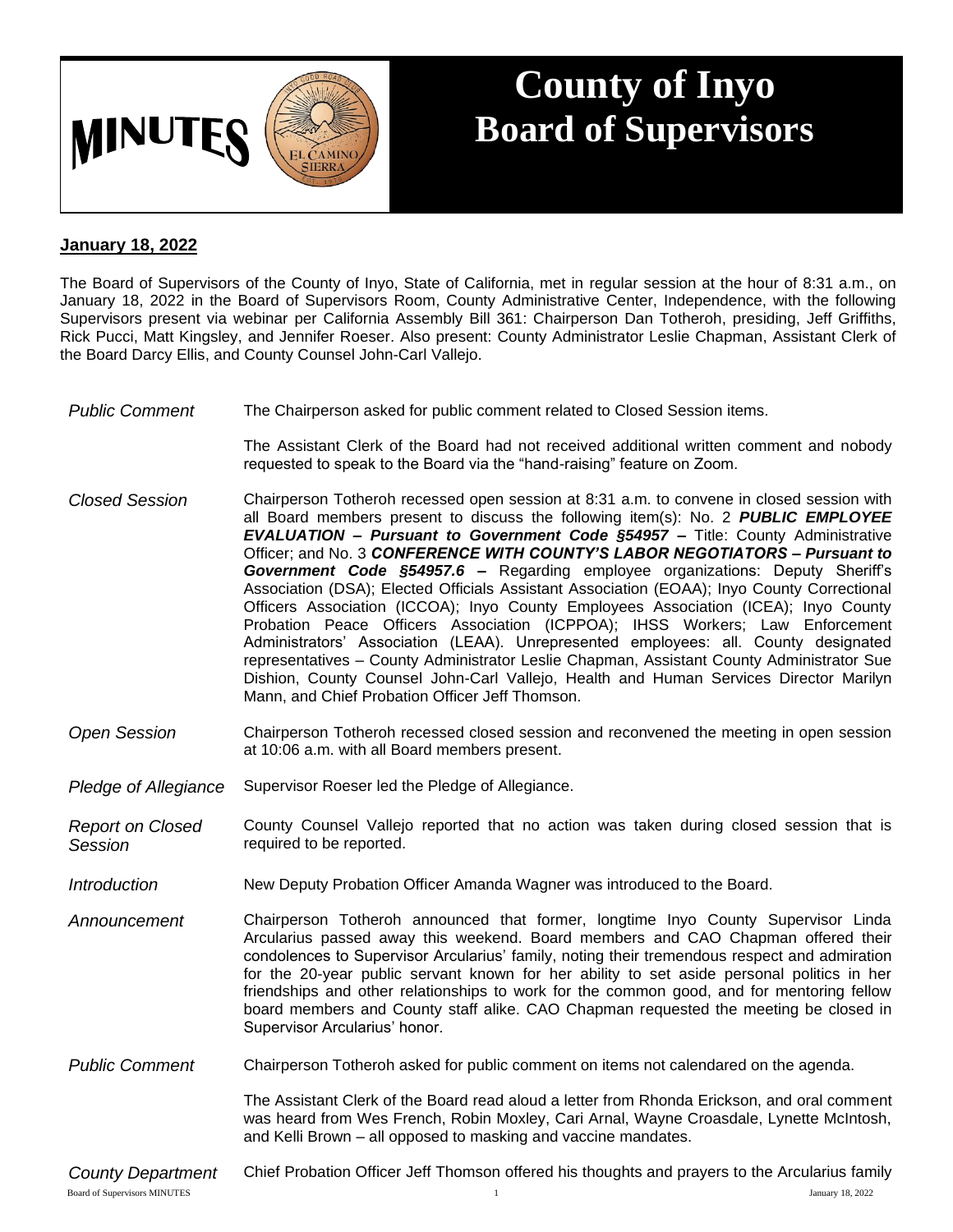| Reports                                                                                    | in the wake of Linda's passing.                                                                                                                                                                                                                                                                                                                                                                                                                                                                                                                                                                                                                                                                   |
|--------------------------------------------------------------------------------------------|---------------------------------------------------------------------------------------------------------------------------------------------------------------------------------------------------------------------------------------------------------------------------------------------------------------------------------------------------------------------------------------------------------------------------------------------------------------------------------------------------------------------------------------------------------------------------------------------------------------------------------------------------------------------------------------------------|
|                                                                                            | HHS Director Marilyn Mann said she was joining in with an expression of respect and great<br>admiration for Linda Arcularius and her leadership. Ms. Mann also gave an update on COVID-<br>19 in Inyo County.                                                                                                                                                                                                                                                                                                                                                                                                                                                                                     |
| CAO-Coroner-<br>Central Valley<br><b>Toxicology Contract</b><br>Amendment 2                | Moved by Supervisor Griffiths and seconded by Supervisor Pucci to approve Amendment No.<br>2 to the contract between the County of Inyo and Central Valley Toxicology, Inc. of Clovis, CA,<br>increasing the contract to an amount not to exceed \$43,000, and authorize the Chairperson to<br>sign. Motion carried unanimously.                                                                                                                                                                                                                                                                                                                                                                  |
| Motor Pool - West<br>Coast Lights &<br>Sirens P.O.                                         | Moved by Supervisor Griffiths and seconded by Supervisor Pucci to authorize the issuance of<br>a purchase order payable in an amount of \$83,489.17 to West Coast Lights and Sirens of<br>Riverside, CA for three (3) Explorer Interceptors, one (1) 2021 Explorer Interceptor K-9 Unit,<br>and one (1) Expedition patrol unit. Motion carried unanimously.                                                                                                                                                                                                                                                                                                                                       |
| <b>HHS-Behavioral</b><br>Health - 2 BHAB<br>Appointments                                   | Moved by Supervisor Griffiths and seconded by Supervisor Pucci to appoint Michelle Saenz<br>and Jason Forehand each to fill unexpired three-year terms on the Behavioral Health Advisory<br>Board ending June 30, 2024. Motion carried unanimously.                                                                                                                                                                                                                                                                                                                                                                                                                                               |
| <b>HHS-Behavioral</b><br>Health - Peer<br><b>Specialist</b><br>Agreement                   | Moved by Supervisor Griffiths and seconded by Supervisor Pucci to approve agreement with<br>the California Mental Health Services Authority for Peer Specialist Certification and authorize<br>the Chairperson and the HHS Director to sign. Motion carried unanimously.                                                                                                                                                                                                                                                                                                                                                                                                                          |
| HHS-ESAAA-<br>3 Appointments                                                               | Moved by Supervisor Griffiths and seconded by Supervisor Pucci to reappoint Joann Poncho,<br>Kelli Davis, and Patti Hamic-Christensen each to unexpired two-year terms on the Eastern<br>Sierra Area Agency on Aging Advisory Council, ending December 11, 2023. Motion carried<br>unanimously.                                                                                                                                                                                                                                                                                                                                                                                                   |
| Public Works-<br><b>Granite Construction</b><br><b>Bid Award &amp;</b><br>Purchase         | Moved by Supervisor Griffiths and seconded by Supervisor Pucci to: A) declare Granite<br>Construction Company of Bakersfield, CA the successful bidder for 2700 Tons of Plant Mixed<br>Asphalt per Bid No. RD21-08; and B) authorize the purchase of the base bid along with the<br>additional additives 1 & 2 for 750 Tons of Plant Mixed Asphalt from Granite Construction<br>Company of Bakersfield, CA in the total amount not to exceed \$425,914.20. Motion carried<br>unanimously.                                                                                                                                                                                                         |
| PW-Parks &<br>Recreation-<br>Campground<br>Reservation                                     | Moved by Supervisor Griffiths and seconded by Supervisor Pucci to approve request from Mr.<br>Allan Johnson to reserve all campsites at Portuguese Joe Campground, October 6 through<br>October 9, 2022. Motion carried unanimously.                                                                                                                                                                                                                                                                                                                                                                                                                                                              |
| PW-Recycling &<br><b>Waste Management</b><br>- Preferred Septic<br>Contract<br>Amendment 1 | Moved by Supervisor Griffiths and seconded by Supervisor Pucci to:<br>A) approve and ratify Amendment No. 1 to the contract between the County of Inyo and<br>Preferred Septic and Disposal of Bishop, CA, to:<br>1. remove waste hauling services from former county buildings and add the new<br>consolidated building for waste hauling;<br>2. extend the term end date from February 28, 2023 to June 30, 2023; and<br>3. increase the not-to-exceed amount from \$180,000 to \$200,000 contingent, upon<br>the Board's approval of future budgets; and<br>B) authorize the Chairperson to sign, contingent upon all appropriate signatures being<br>obtained.<br>Motion carried unanimously. |
| Clerk of the Board-<br><b>Approval of Minutes</b>                                          | Moved by Supervisor Roeser and seconded by Supervisor Pucci to approve the minutes of<br>the regular Board of Supervisors meetings of December 7, December 14, and December 21,<br>2021. Motion carried unanimously.                                                                                                                                                                                                                                                                                                                                                                                                                                                                              |
| Recess/Reconvene                                                                           | The Chairperson recessed the meeting at 10:54 a.m. and reconvened the meeting at 11 a.m.<br>with all Board members present.                                                                                                                                                                                                                                                                                                                                                                                                                                                                                                                                                                       |